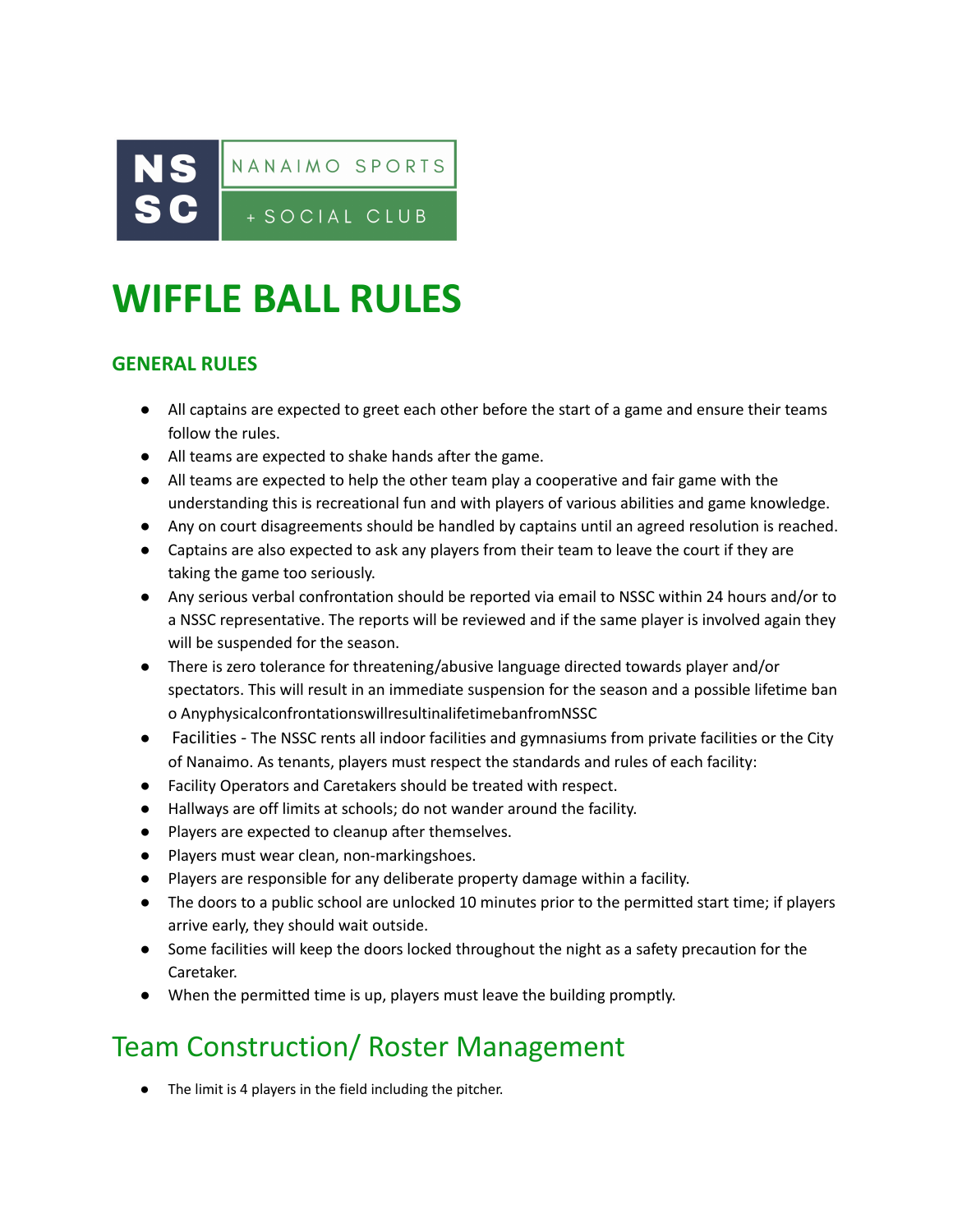- Team Rosters can be anywhere from 4-12 people. Although the recommended number is 5 or 6 players on a team. However players can be added up to a max of 12 (for score keeping purposes).
- If a team needs to replace a player on their roster they are free to do so anytime by contacting the hosts.
- There is pinch hitting and pinch running
- (In the event a team needs to play with 3 players) Ghost runners are allowed but if there are available runners they will have to run.
- If there is a ghost runner running to 2nd, 3rd, or home and someone attempts to complete a force out at that base, it will be decided on the lead runner unless there is a runner going to that base.
- Multiple pitching changes are allowed in an inning, however each pitcher must face the entire teams batting order at least once.
- The same pitcher can appear multiple times in a game. However each pitcher can only record 6 outs in a 3 inning game and cannot appear in all 3 innings.
- There needs to be at least 3 players in the field. If a team has less than 3 players present the game is forfeited.
- If a player comes late to a game they can be added to the last spot of the batting order, otherwise they can pinch hit or pinch run.
- A team's lineup can consist of as little as 4 and as many as 6 players. Other players are placed on the bench and can be substituted in and out of the game.
- A player can be removed from the game for a benched player after that player has hit at least once and their team has fielded for an inning. Teams can use this process as often as they'd like through the game. Players subbed in must meet the batting and team fielding requirement before subbing out.
- Teams may choose at anytime to add a player to the back of their lineup. However a lineup spot can not be removed mid game. And the lineup max is 6 players.
- Only players in the lineup are eligible to play in the field

## Gameplay

- 4 Inning games
- Team will play 2 games per weekly session
- The season will feature both a regular season and playoffs.
- The length of the playoffs will depend on the number of teams involved
- A batted ball has to travel at least 30 feet (10 feet in front of the pitcher's rubber on its own speed for it to be a fair ball. Pitcher can come up and get the ball in front of the mound if it is assumed the ball would reach that 30 foot mark on its own speed. If a ball does not have the power to reach the 30 foot mark it will be ruled a foul ball
- The mercy rule is 5 runs for an inning, except the third inning.
- Each team can score an unlimited amount of runs in the third inning.
- If a team is behind by 8 or more runs after 2 innings the game will end in a mercy rule
- If a batter hits the ball and hits a runner in the air or on bounce the runner is out
- There is the no infield fly rule.

## Field of Play/Equipment

- All equipment is being paid for and provided by the event organizers. Players are asked to treat all equipment with respect.
- Please refrain from slamming the bat on the ground (or hitting it off your shoe ect) as they do bend easily.
- If the ball goes over the fence on a bounce, goes under the fence it is a ground-rule double.
- All Wiffleballs and Bats will be provided by the league.
- All balls will be pre-scuffed before going into play.
- Players are permitted to use batting gloves while hitting but not while fielding.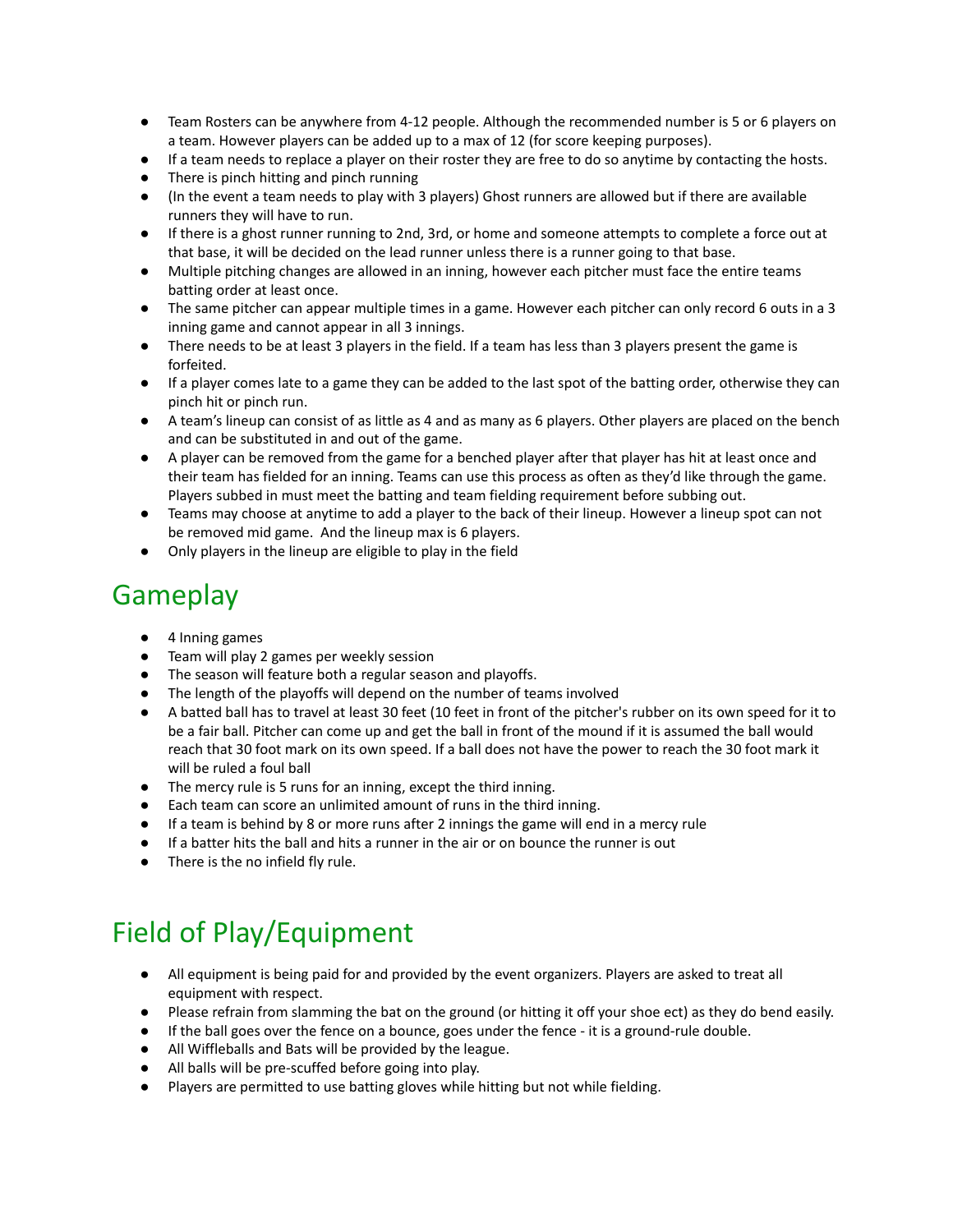- Field dimensions will be established before each game of roughly 90 feet to right and left field and 100 feet to centre. Subject to change based on weather and other gameplay factors
- The Rubber will be placed 40 feet from the strike zone. The bases will be 40 feet apart.
- An out of bounds line will be established 10 feet behind first and third base for overthrows and errant peg throws.
- Home plate will be placed 3 feet in front of the strike zone.
- To attempt to avoid injury there are 2 bases placed at each base area. The baserunners are expected to do their best to run to the coloured base
- The fielding team is asked to attempt to get outs at the white bases

### Batting

- If you are thrown 4 balls, you must take the walk
- TWO strikes for an out.
- If you are hit by a pitch, it is ruled a ball.
- If the ball is hit over the fence on the fly it is a home run
- You may switch batters' boxes in your at bat but you may not while the pitcher is in there motion towards home plate
- If a team bats out of order and it is discovered in the middle of the at bat the right player will go up with the same count but if they find out after the player's at bat is over they are ruled out automatically.
- If a player hits one of the foul poles in the air and is over the height of the most nearby fence it is a homerun.
- A player cannot lean in on the plate intentionally to get hit by the pitch.
- If a player hits a walk-off hit they do need to run the base or bases in case of a homerun.
- A foul ball counts as a players first strike however plays can only strike out on a foul ball if they tip the ball and it hits the strike zone (in the zone, not on the legs)

#### Baserunning

- The hitter and all players on base must complete their trip around the bases for their runs to count.
- There is no stealing.
- There is no leading off.
- If a player runs more than 3 steps out of the baseline to avoid a tag or peg they are ruled out.
- If a ball is caught in the air. Runners must return to your base before advancing. Runners are allowed to tag up and advance they have touched their current base.
- If someone thinks that the runner tagged up too early they can touch the base they tagged up from.
- If a runner gets pegged but the ball hits the ground first, the runner is OUT.
- If a fielder is in a runner's baseline and interferes with their path to the next base. The runner will be awarded the base.
- A fielder is allowed their lane when they must run though the baseline in an attempt to make a play on a ball. It is the runners responsibility to go around.
- Sliding is permitted but is not encouraged
- There are no rundowns. Once a player is more than halfway towards a base and is forced out, he is considered out. A player can turn around and return to their past base.
- If a runner gets in the way or interferes with the fielder the runner is out.
- If a runner is trying to run home, a fielder may throw the ball at the strike zone or backstop for an out if the runner is halfway there (it can hit ANYWHERE on the strike zone or backstop). If the runner touches home plate before the ball hits the strike zone or backstop they are safe.
- Runners are free to advance at anytime that a ball is considered live.
- Once a throw is made to try to throw a runner out at home. The play will be ruled dead upon the completion of the play at home. Runners will not be able to advance once the ball touches the plate or backstop.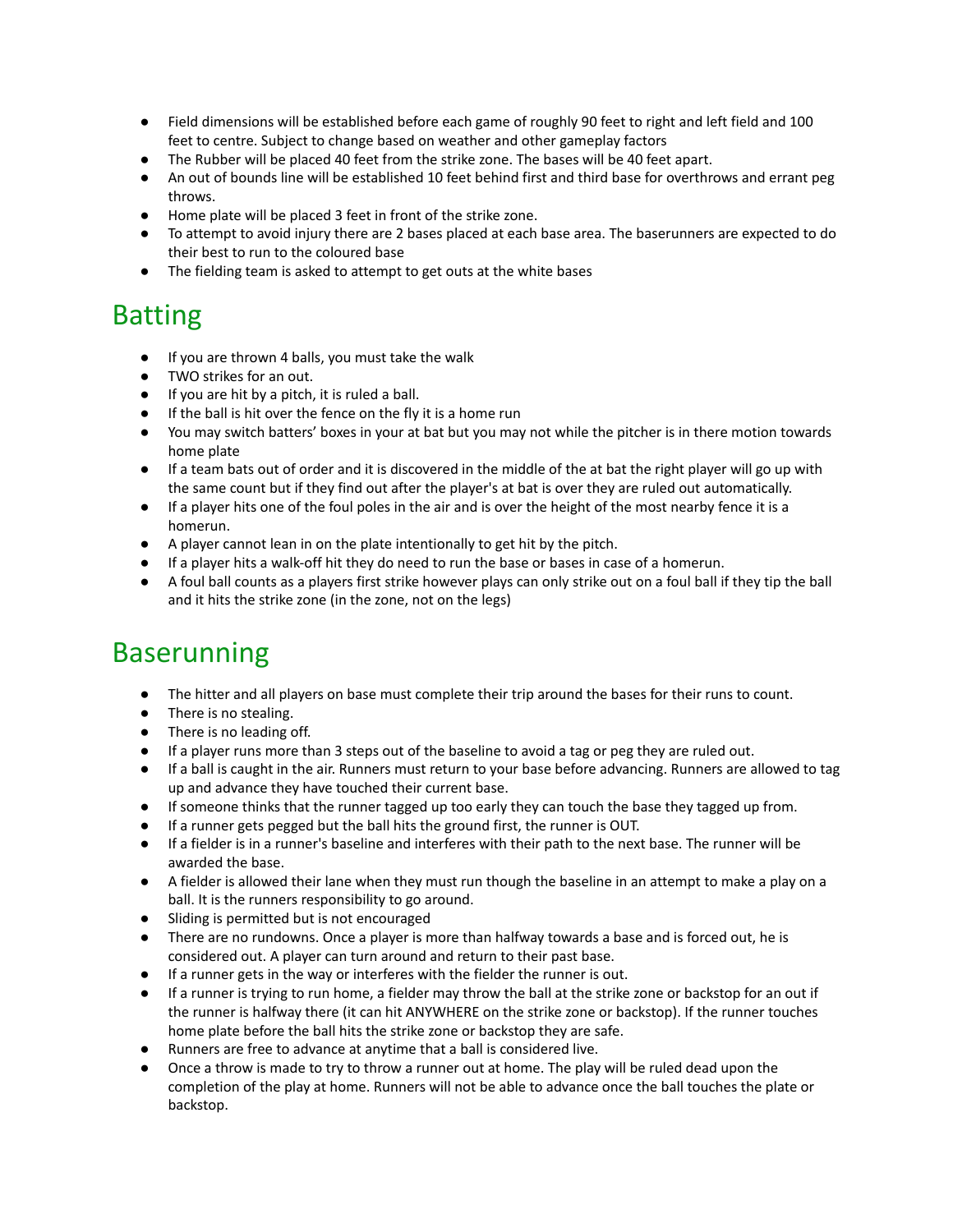● Balls in play that do not result in a dead ball (home run, foul ball, play at home) are considered live until the ball is in the hands of the pitcher and runners are all stationary.

## Defense

- If a player catches the ball in the air it is an out.
- There are force outs at every base.
- There are no run downs in wiffleball. If a runner advances more than half way towards a base and the ball reaches that base the runner is out.
- The runner can choose to run back to the previous base but if the ball reaches the base closest to them it is an out.
- Defenders may attempt to peg a runner (Throwing the ball at the runner)
- A fielder is allowed their lane when they must run though the baseline in an attempt to make a play on a ball. It is the runners responsibility to go around.
- If someone throws the ball to another player for a force out at a base but that player drops the ball and the runner gets to the base before the fielder picks the ball up the runner is safe.
- If there is a fly ball and it hits the fielder and then goes over the fence it is a home run.
- If a player catches a ball and then falls over the fence the batter is out if the fielder had possession before falling over the fence
- If a player throws the ball out of play each runner will be awarded one base.
- If a fielder falls over the fence with the ball in the air while attempting to make a catch. The batter will be ruled out if the fielder holds on to the ball after impact. If the ball drops over the fence it will be ruled a homerun.

## Pegging

- Defenders are allowed to throw the ball at a baserunner and if it hitter them they are out.
- The ball will still be considered live and other baserunners are allowed to advance as long as the ball stays in play.
- If a defending player throws the ball out of play all runners will advance one base.

## Pitching

- There is intentional walks.
- If the ball hits the strike zone on a bounce- it is a ball, if it hits it in the air it is a strike.
- The pitcher needs to be touching the pitching rubber with their foot when throwing a pitch.
- There are no balks.
- Once a pitcher starts their pitching motion they are now allowed to stop the pitch
- Pitchers are allowed to pause their pitching motion to try to throw off hitters' timing.

## Pitch Speed Limit

- Pitch speeds are to be limited to 50 MPH. There will be a speed gun present to assist in the enforcement of this rule. Players are encouraged to ask to have their speeds recorded in our practice area.
- Players on either team or a score keeper can request that the player be "put on the gun" in which case a player or score keeper will be asked to use the speed gun to clock the next 5-10 pitches from that pitcher.
- Any pitch clocked at 53MPH or more will be erased from the game.
- Players who refuse or are unable to slow their pitching under the threshold will be asked to no longer pitch.